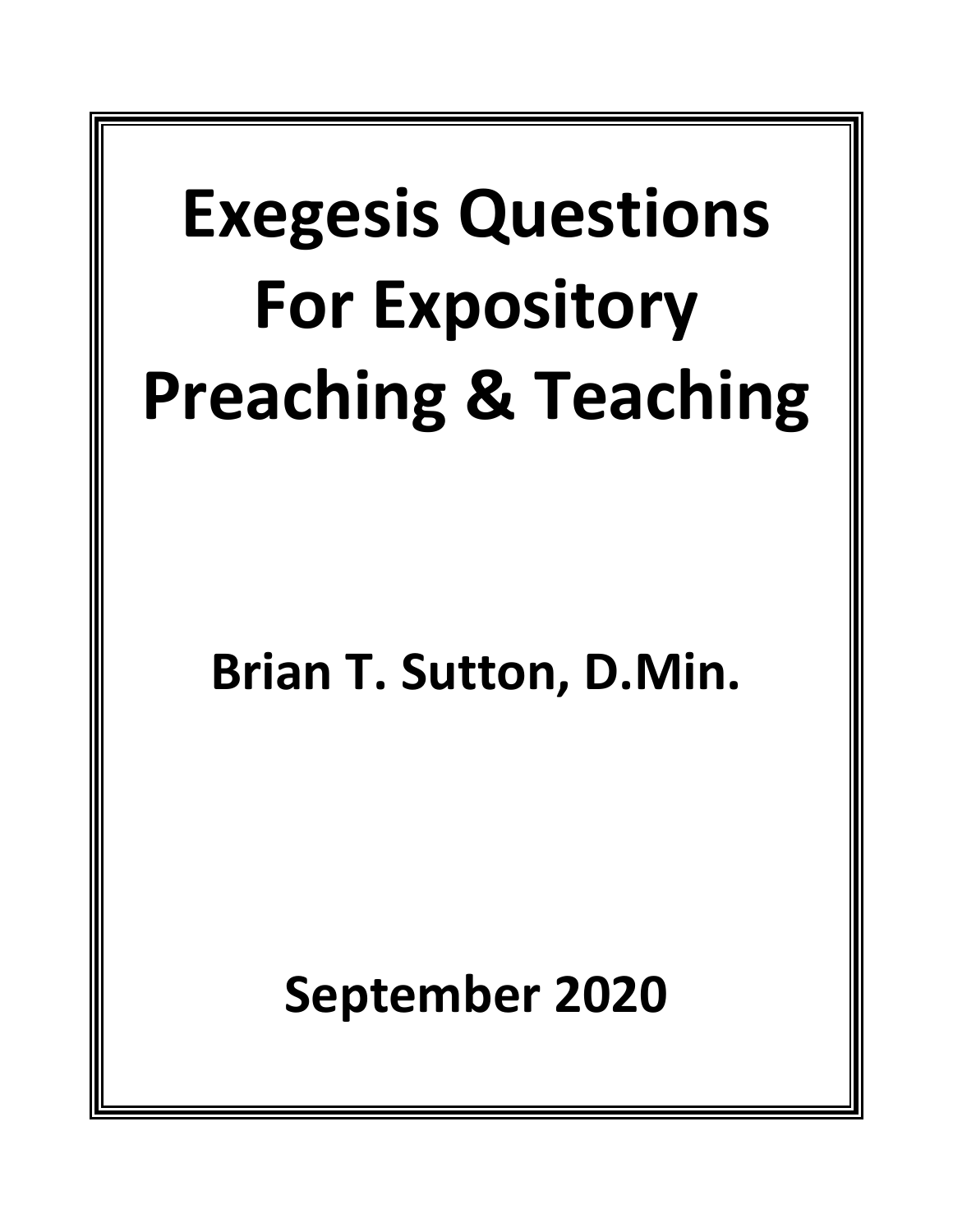#### **Exegesis Questions For Expository Preaching & Teaching Brian T. Sutton, D.Min.**

Our prayer is to encounter Jesus Christ in and through his word, through the power of the Holy Spirit. Prior to beginning study, spend time seeking God for a text. Devotional reading and private prayer produce the greatest lessons and sermons. After prevailing in prayer, select a central text for exegesis and/or presentation and ask the following questions of the text.

# **1. Examine Various Translations**

- A. What is the text and translation you will study?
- B. When you compare at least 4 translations, what are the biggest differences you note from the text?

# **2. Lexical Data and Grammar**

- A. What key words of the text bring clarity?
- B. What did the author mean by these word(s) in each context?
- C. Does the original language reveal a clearer definition of certain words?
- D. Is there a different range of meaning for any key words in the text?

#### **3. Historical Context**

- A. What is the setting of this passage?
- B. What led up to this point in the passage?
- C. What comes after this passage?
- D. What is the main thought of the book of the Bible where your text is located?
- E. How does this passage relate to that main flow of thought?
- F. Are there parallel/similar passages elsewhere in the Bible?
- G. How do those passages relate to your selected text?
- H. Why do you think the author wrote this passage?
- I. What did the text mean to the original audience?
- J. What are the differences between the Biblical audience and us?
- K. What particular circumstances does the author address in this passage?
- L. What is the possible date the passage was written?
- M. Is the date relevant to the application? How?
- N. What are the most significant historical-cultural contexts?

#### **4. Literary Context**

- A. Where does the passage occur in the book?
- B. Does it complete, introduce or further describe a story?
- C. Why did God choose the author to write this text?
- D. Has this author written similar meaning texts elsewhere in scripture?